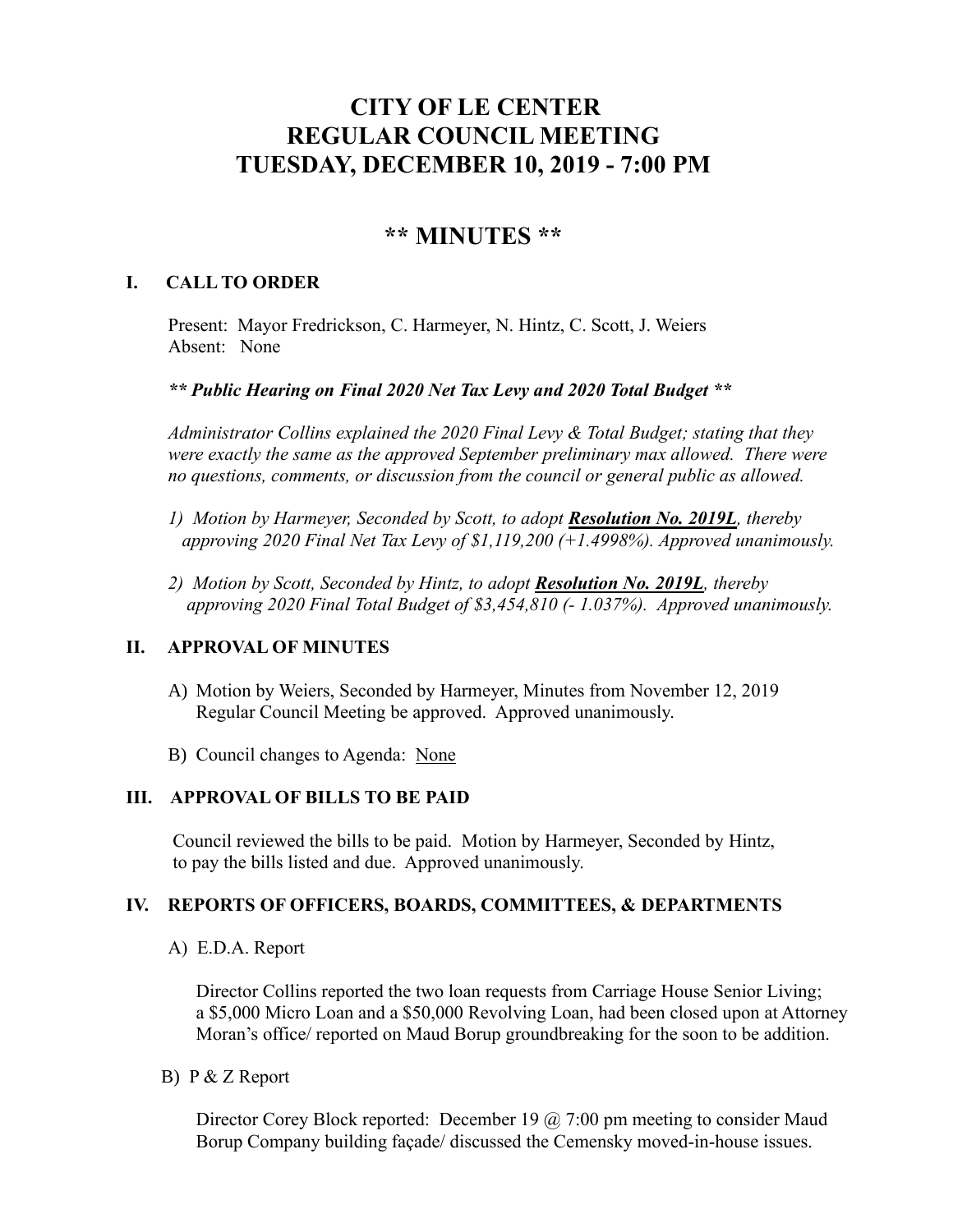C) Municipal Liquor Store

Manager Brad Collins gave the Nov. report: Sales were \$85,524: up \$9,500 from October, and up \$4,500 from Nov. 2018. YTD Rev. up by \$6,300 & YTD Exp. up by \$4,400. November GP margin =  $39.77\%$ . Food GP =  $29.04\%$ . Nov. = turkey bingo went well, Hollydaze,  $&$  Thanksgiving. Dec. = dart tourney, ham bingo, ugly sweater contest. Close 6:00 pm Christmas Eve/ Closed Christmas Day/ Open New year's Day.

D) Police Department

Police Chief Pfarr reported on the police activities for month of November: 275 calls  $\omega$  2,616 miles patrolled/ total calls up 14%, total miles up 10% for the year. Pfarr also reported: Kind Vet is closing their doors on Dec. 19; we can stay in the building until they sell it. Then they have agreed to house our animals in St. Peter. Reminder: Winter sidewalk ord. states: shoveled within 12 hours of snowing. Winter parking ord. states off the streets after 1" of snow until cleared curb to curb. Putting warning placards on doors.

E) Water, Sewer, Streets, Parks Departments

Public Works Supt. Curt Roemhildt reported:

- Streets- lots of snow around Thanksgiving weekend.
- WWTP- biosolids are all hauled out to our farm field on Nov. 30, took 3.5 hours. New bobcat is in.
- Refuse- really busy; garbage is way up!
- Parks- flooding skating rink, takes lots of water & freezing many times.
- F) Bolton & Menk Engineering

 Engineer Hawbaker reported: 2020 Street Project design/work committee will meet to answer some outstanding questions/ prelim. design meeting with utilities is Dec. 18.

## **V. PUBLIC FORUM**

.

There were no other petitions, requests, or communications from the general public.

## **VI. OLD BUSINESS**

- A) Mayor Fredrickson mentioned and Administrator Collins explained the final State approval for our new city floodplain ordinance. It has been recorded at the county office.
- B) Mayor Fredrickson explained the raising of one point for the city credit rating by Moody's Rating Service from Baa3 to Baa2 outlook positive.